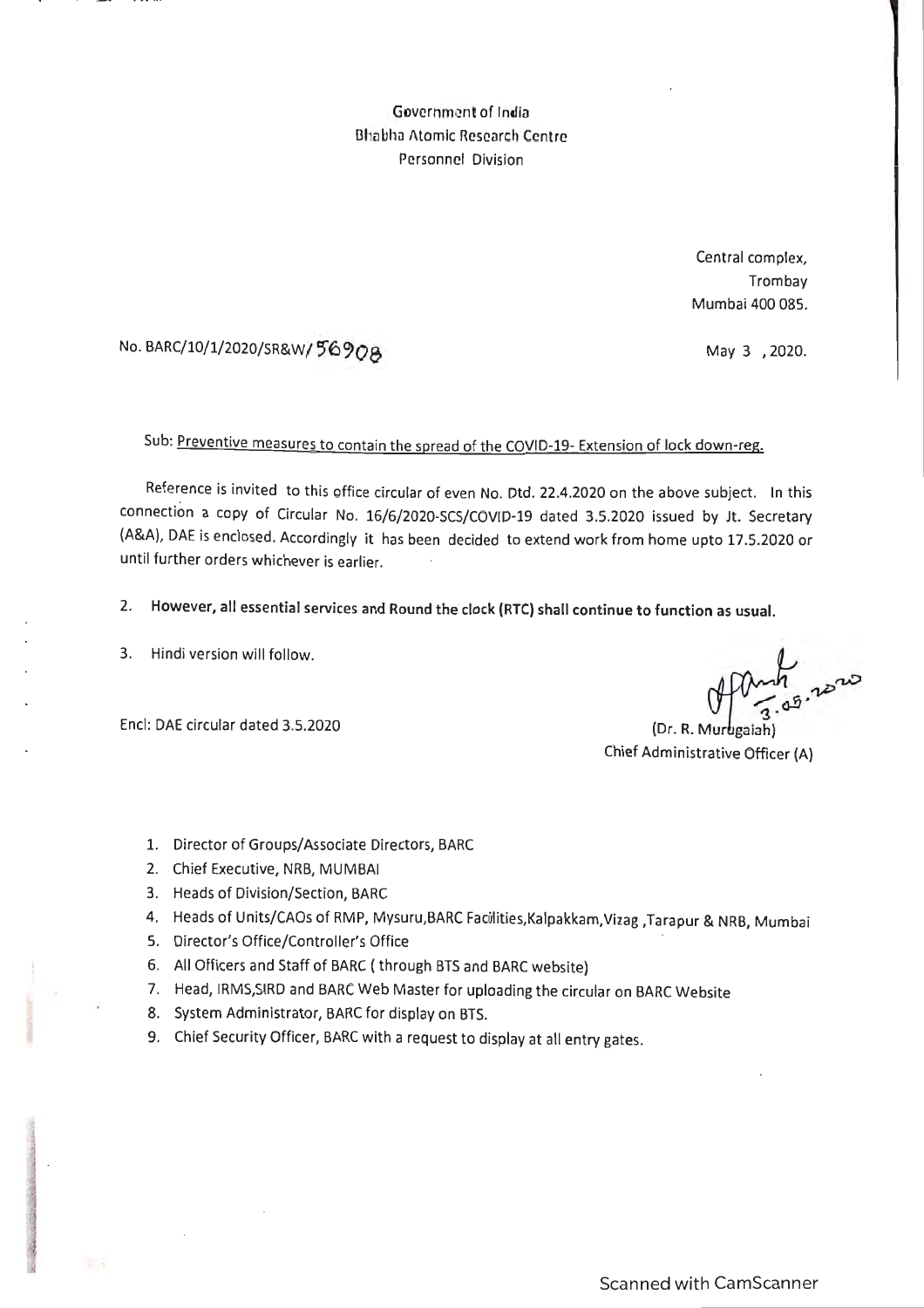# Most Immediate

Government of India Department of Atomic Energy

> Anushakti Bhavan, C.S.M marg, Mumbai - 400 001

No. 16/6/2020-SCS/COVID-19

.., . ~- . . .

May 3, 2020

#### Circular

# Sub: Preventive Measures to contain the spread of COVID-19 - Extension of lock down - regarding

Ministry of Home Affairs, New Delhi vide Order No. 40-3/2020-DM-I(A) dated  $1<sup>st</sup>$  May, 2020 (Copy enclosed) have issued new guidelines on lockdown measures for strict implementation which will come into effect from  $4<sup>th</sup>$  May, 2020 for a period of two weeks.

2. Accordingly, in continuation of this Department's Circular of even no. 4038 dated 15-04-2020 and even no. 4083 dated 22-04-2020 the following further instructions are hereby issued for strict compliance by all Constituent Units/PSUs/Aided Institutions of the Department of Atomic Energy:

- i) In pursuance of instructions issued at Para 7 (ii) (g) of Annexure to MHA Order dated  $1<sup>st</sup>$  May, 2020, All Constituent Units/PSUs/Aided Institutions in Red Zones (Hotspots) [Outside Containment Zones]/Orange Zones [Outside Containment Zones] and Green Zones shall function with Officers of the level of Deputy Secretary (Level 12) and above to the extent of 100% strength. The remaining Officers/staff will attend up to 33% as per requirement.
- ii) The Staff identified for "Essential Services" by Heads of Units/PSUs/Aided Institutions of DAE such as Medical, Security, House Keeping etc. shall continue to attend their duties. Adequate logistics and other facilities shall be ensured for the staff identified for "Essential Services" .

 $$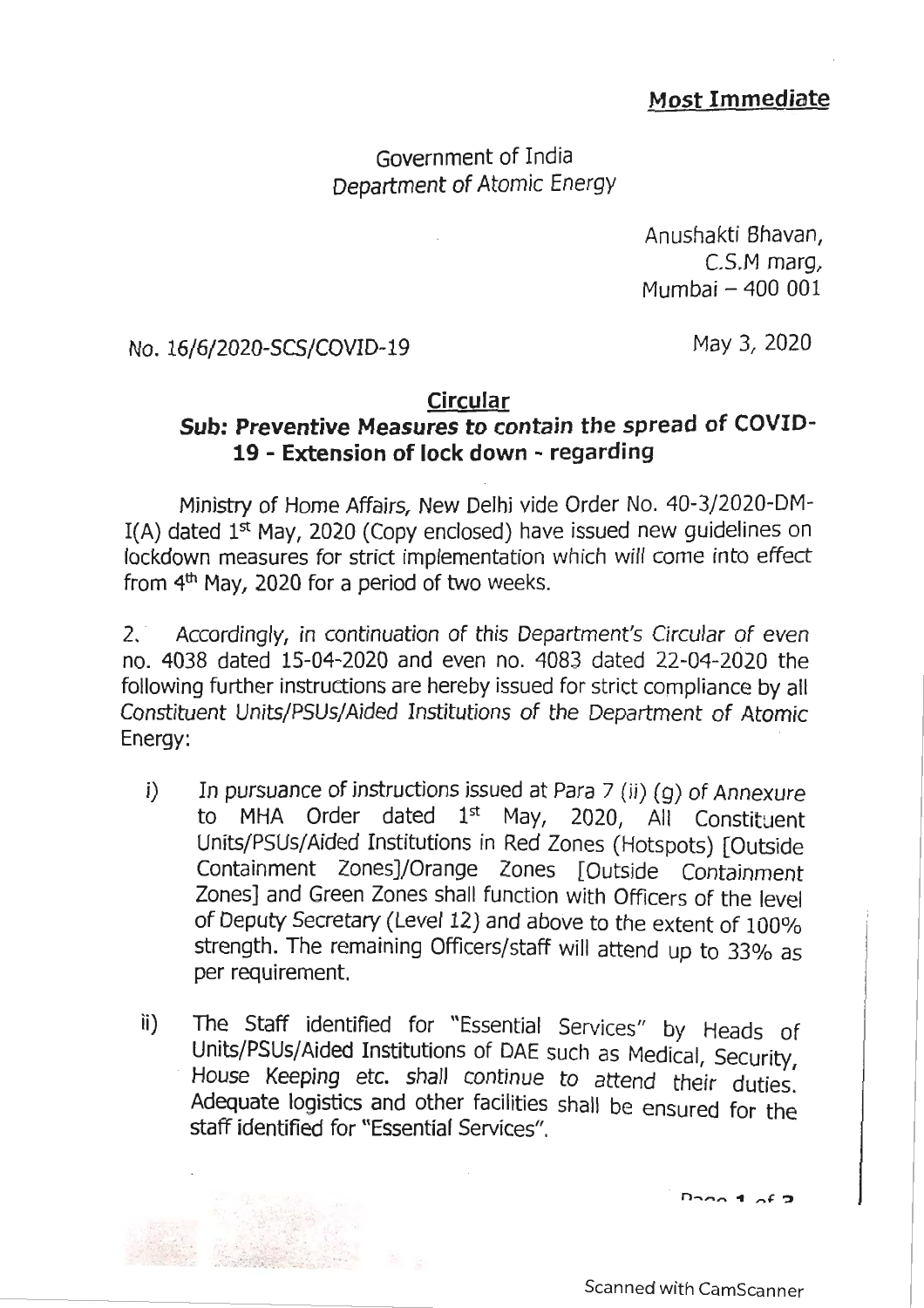- iii) A list of all employees attending office shall be maintained at the Unit level with details of employee's name, designation, timings etc
- iv) Emphasis should be laid on the National directives for COVID-19 management especially from serial no. 9 to 19 of 'Work Places' at Annexure-I of the guidelines. All persons in charge of work places shall ensure social distancing as per the guidelines issued by Ministry of Health and Family Welfare both within the work places and in departmental transport (as permitted zone wise).
- v) Further, to the above MHA orders dated 01-05-2020, the Government of Maharashtra vide Order No. DMU/2020/CR. 92/DisM-1 Dated 2<sup>nd</sup> May, 2020 have issued revised guidelines on the measures to be taken for containment of COVID-19 in the State during the extended period of lock down up to  $17<sup>th</sup>$  May, 2020. In terms of Para 7 (ii) (g) of GoM Order dated 02-05-2020, All Government offices in the area of all Municipal Corporations within the Mumbai Metropolitan Region (MMR), Malegaon Municipal Corporation, Pune Municipal Corporation (PMC) and the Pimpri-Chinchwad Municipal Corporation (PCMC) have been excluded from functioning. The constituent Units/PSUs/Aided Institutions of the Department located in the above regions shall remain closed up to  $17<sup>th</sup>$  May, 2020 or until further orders whichever is earlier.
- vi) As such, wherever the respective State Governments/Union Territories/Local Authorities have imposed stricter measures on containment of spread of COVID-19 from time to time, the same shall be followed in consonance with the new MHA guide lines. In such cases local orders may be issued on the same by the Unit Heads. However, all such orders issued by Unit heads should be invariably brought to the notice of DAE immediately.
- vii) The use of "Arogya Setu" App is made mandatory for all employees including contractual staff who have Smart Phones. It is the responsibility of all Heads of Units/PSUs/ Aided Institutions to ensure 100% coverage of this app among such employees including contractual staff.



 $D_{200}$   $D_{200}$